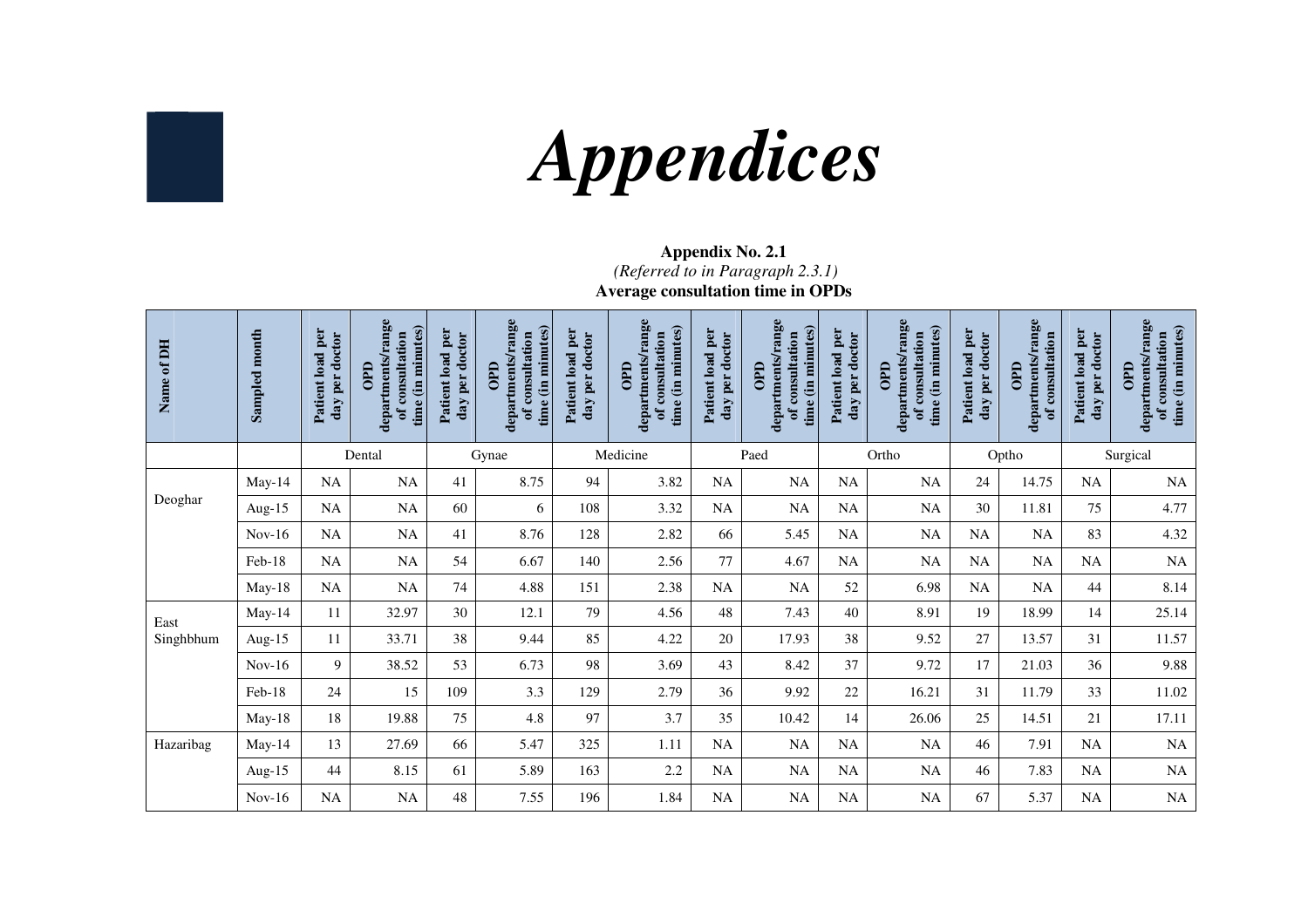| Name of DH | Sampled month | Patient load per<br>day per doctor | departments/range<br>time (in minutes)<br>of consultation<br><b>OPD</b> | Patient load per<br>day per doctor | departments/range<br>time (in minutes)<br>of consultation<br>GaO | Patient load per<br>day per doctor | departments/range<br>time (in minutes)<br>of consultation<br>GaO | Patient load per<br>day per doctor | departments/range<br>time (in minutes)<br>of consultation<br>OPD | Patient load per<br>day per doctor | departments/range<br>time (in minutes)<br>of consultation<br>OPD | Patient load per<br>day per doctor | departments/range<br>of consultation<br><b>OPD</b> | Patient load per<br>day per doctor | departments/range<br>time (in minutes)<br>of consultation<br><b>OPD</b> |
|------------|---------------|------------------------------------|-------------------------------------------------------------------------|------------------------------------|------------------------------------------------------------------|------------------------------------|------------------------------------------------------------------|------------------------------------|------------------------------------------------------------------|------------------------------------|------------------------------------------------------------------|------------------------------------|----------------------------------------------------|------------------------------------|-------------------------------------------------------------------------|
|            | Feb-18        | 35                                 | 10.29                                                                   | 88                                 | 4.11                                                             | 222                                | 1.62                                                             | <b>NA</b>                          | NA                                                               | <b>NA</b>                          | NA                                                               | 103                                | 3.51                                               | <b>NA</b>                          | NA                                                                      |
|            | $May-18$      | 17                                 | 21.79                                                                   | 103                                | 3.5                                                              | 218                                | 1.65                                                             | <b>NA</b>                          | NA                                                               | NA                                 | $\rm NA$                                                         | 81                                 | 4.43                                               | NA                                 | $\rm NA$                                                                |
|            | May-14        | 18                                 | 20.5                                                                    | 57                                 | 6.34                                                             | 93                                 | 3.87                                                             | 59                                 | 6.11                                                             | <b>NA</b>                          | <b>NA</b>                                                        | 51                                 | 7.08                                               | 101                                | 3.56                                                                    |
| Palamu     | Aug- $15$     | 24                                 | 15.31                                                                   | 68                                 | 5.27                                                             | 132                                | 2.72                                                             | 118                                | 3.06                                                             | <b>NA</b>                          | NA                                                               | 44                                 | 8.21                                               | 118                                | 3.06                                                                    |
|            | $Nov-16$      | 27                                 | 13.37                                                                   | 110                                | 3.29                                                             | 100                                | 3.61                                                             | 90                                 | $\overline{\mathcal{L}}$                                         | NA                                 | $\rm NA$                                                         | 38                                 | 9.47                                               | 110                                | 3.29                                                                    |
|            | Feb-18        | 26                                 | 13.71                                                                   | 83                                 | 4.33                                                             | 140                                | 2.58                                                             | 116                                | 3.12                                                             | NA                                 | $\rm NA$                                                         | 56                                 | 6.46                                               | 139                                | $2.6\,$                                                                 |
|            | May-18        | 19                                 | 18.48                                                                   | 37                                 | 9.76                                                             | 120                                | $\overline{3}$                                                   | 90                                 | 3.98                                                             | <b>NA</b>                          | NA                                                               | 62                                 | 5.77                                               | 139                                | 2.59                                                                    |
|            | May-14        | NA                                 | NA                                                                      | NA                                 | $_{\rm NA}$                                                      | NA                                 | NA                                                               | <b>NA</b>                          | <b>NA</b>                                                        | NA                                 | $\rm NA$                                                         | $\rm NA$                           | <b>NA</b>                                          | NA                                 | $\rm NA$                                                                |
| Ramgarh    | Aug-15        | <b>NA</b>                          | NA                                                                      | NA                                 | $\rm NA$                                                         | NA                                 | NA                                                               | NA                                 | NA                                                               | NA                                 | $\rm NA$                                                         | NA                                 | NA                                                 | NA                                 | $\rm NA$                                                                |
|            | $Nov-16$      | 13                                 | 27.53                                                                   | 60                                 | 6.04                                                             | 89                                 | 4.07                                                             | 50                                 | 7.2                                                              | NA                                 | $\rm NA$                                                         | 11                                 | 34.29                                              | 28                                 | 12.96                                                                   |
|            | Feb-18        | <b>NA</b>                          | <b>NA</b>                                                               | 68                                 | 5.33                                                             | 92                                 | 3.92                                                             | 50                                 | 7.2                                                              | <b>NA</b>                          | <b>NA</b>                                                        | 45                                 | 8.01                                               | 33                                 | 10.8                                                                    |
|            | May-18        | <b>NA</b>                          | NA                                                                      | 68                                 | 5.3                                                              | 104                                | 3.46                                                             | 49                                 | 7.32                                                             | NA                                 | $\rm NA$                                                         | 32                                 | 11.21                                              | 26                                 | 13.65                                                                   |
|            | May-14        | 15                                 | 24.27                                                                   | 109                                | 3.3                                                              | 92                                 | 3.92                                                             | 84                                 | 4.29                                                             | NA                                 | $\rm NA$                                                         | 42                                 | 8.57                                               | 26                                 | 14.12                                                                   |
| Ranchi     | Aug- $15$     | 21                                 | 17.42                                                                   | 130                                | 2.78                                                             | 174                                | 2.07                                                             | 106                                | 3.4                                                              | <b>NA</b>                          | $\rm NA$                                                         | 60                                 | 5.97                                               | 38                                 | 9.56                                                                    |
|            | $Nov-16$      | 11                                 | 33.75                                                                   | 141                                | 2.55                                                             | 167                                | 2.15                                                             | 80                                 | 4.5                                                              | NA                                 | NA                                                               | 32                                 | 11.13                                              | $22\,$                             | 16.49                                                                   |
|            | Feb-18        | 20                                 | 17.85                                                                   | 194                                | 1.86                                                             | 225                                | 1.6                                                              | 102                                | 3.53                                                             | 49                                 | 7.42                                                             | 55                                 | 6.51                                               | 40                                 | 9.11                                                                    |
|            | May-18        | 18                                 | 20.38                                                                   | 158                                | 2.28                                                             | 136                                | 2.64                                                             | 118                                | 3.06                                                             | $72\,$                             | 5.03                                                             | 40                                 | 9.04                                               | 13                                 | 23.34                                                                   |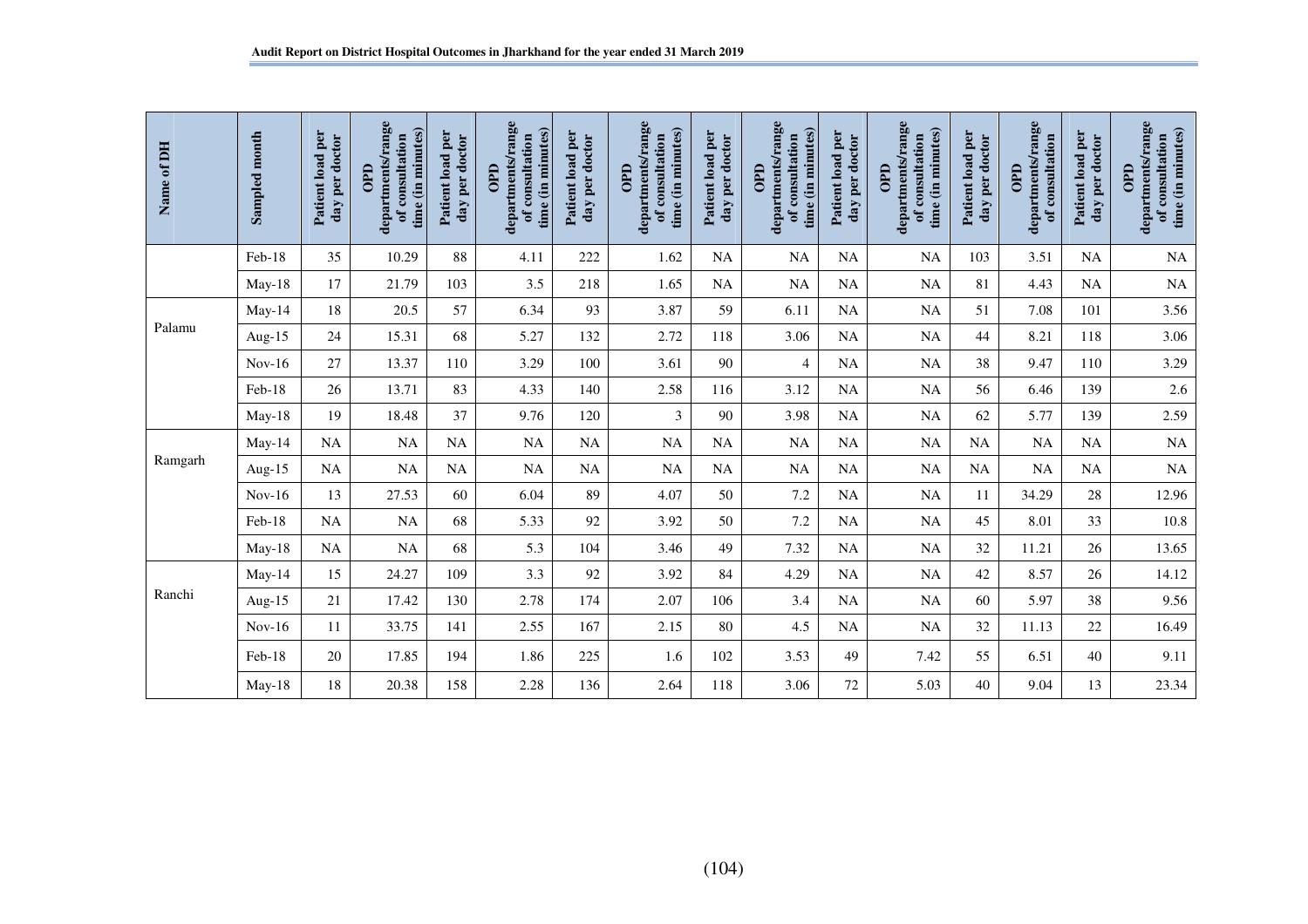#### **Appendix – 4.1**  *(Referred to in paragraph 4.2.2)*

|                               |                |                          | <b>Name of DH</b> |                  |                  |                  |
|-------------------------------|----------------|--------------------------|-------------------|------------------|------------------|------------------|
| Name of posts                 | <b>Deoghar</b> | <b>East</b><br>Singhbhum | Hazaribag         | Palamu           | Ramgarh          | Ranchi           |
| <b>Staff Nurse</b>            | 5              | 34                       | 107               | 78               | 34               | 64               |
| <b>Paramedics</b>             |                |                          |                   |                  |                  |                  |
| Lab Tech                      | $\overline{4}$ | $\overline{2}$           | $\overline{2}$    | $\mathbf{1}$     | $\overline{4}$   | $\overline{4}$   |
| Pharmacist                    | $\mathbf{1}$   | $\mathbf{1}$             | 6                 | 5                | $\overline{3}$   | 3                |
| Storekeeper                   | $\mathbf{1}$   | $\overline{0}$           | $\mathbf{1}$      | $\overline{0}$   | $\mathbf{1}$     | $\boldsymbol{0}$ |
| Radiographer                  | $\mathbf{1}$   | $\overline{2}$           | $\mathbf{1}$      | $\overline{0}$   | $\overline{2}$   | $\overline{2}$   |
| <b>ECG Tech/Eco</b>           | $\mathbf{1}$   | $\boldsymbol{0}$         | 3                 | $-1$             | $\mathbf{1}$     | $\overline{2}$   |
| Audiometrician                | $\overline{0}$ | $\overline{0}$           | $\mathbf{1}$      | $\overline{0}$   | $\overline{0}$   | $\overline{0}$   |
| Optha.<br>Assistant.          | $\mathbf{1}$   | $\overline{0}$           | $\overline{0}$    | $-1$             | $-2$             | $\mathbf{1}$     |
| EEG Tech.                     | $\overline{0}$ | $\boldsymbol{0}$         | $\mathbf{1}$      | $\boldsymbol{0}$ | $\boldsymbol{0}$ | $\boldsymbol{0}$ |
| Dietician                     | $\mathbf{1}$   | $\mathbf{1}$             | $\mathbf{1}$      | $\mathbf{1}$     | $\mathbf{1}$     | $\mathbf{1}$     |
| Physiotherapist               | $\mathbf{1}$   | $\overline{0}$           | $\overline{2}$    | $\mathbf{1}$     | $\overline{0}$   | $\mathbf{1}$     |
| O.T. technician               | $\overline{4}$ | $\overline{0}$           | $8\,$             | 3                | $\overline{4}$   | 6                |
| <b>CSSD</b><br>Assistant      | $\mathbf{1}$   | $\mathbf{1}$             | $\overline{2}$    | $\mathbf{1}$     | $\mathbf{1}$     | $\mathbf{1}$     |
| Social Worker                 | $\overline{2}$ | $\overline{2}$           | 3                 | 3                | $\overline{2}$   | 3                |
| Counsellor                    | $\mathbf{1}$   | $\mathbf{1}$             | $\overline{2}$    | $-1$             | $\mathbf{1}$     | $\boldsymbol{0}$ |
| Dermatology<br>Technician     | $\overline{0}$ | $\overline{0}$           | $\mathbf{1}$      | $\overline{0}$   | $\overline{0}$   | $\overline{0}$   |
| Cyto<br>Technician            | $\overline{0}$ | $\overline{0}$           | $\mathbf{1}$      | $\overline{0}$   | $\overline{0}$   | $\overline{0}$   |
| PFT Tech                      | $\overline{0}$ | $\overline{0}$           | $\overline{0}$    | $\overline{0}$   | $\overline{0}$   | $\overline{0}$   |
| Dental<br>Technician          | $\mathbf{1}$   | $\mathbf{1}$             | $\overline{2}$    | $\mathbf{1}$     | $\mathbf{1}$     | $\mathbf{1}$     |
| Darkroom<br>Assistant         | $\overline{2}$ | $\overline{2}$           | 5                 | 3                | $\overline{2}$   | 3                |
| Rehabilitation<br>Therapist   | $\mathbf{1}$   | $\mathbf{1}$             | $\overline{2}$    | $\mathbf{1}$     | $\mathbf{1}$     | $\mathbf{1}$     |
| <b>Biomedical</b><br>Engineer | $\mathbf{1}$   | $\mathbf{1}$             | $\mathbf{1}$      | $\mathbf{1}$     | $\mathbf{1}$     | $\mathbf{1}$     |
| <b>Total</b>                  | 24             | 16                       | 45                | 18               | 21               | 31               |

#### **Table showing shortage/excess of paramedics and staff nurses in test-checked DHs**

*Source: Records of test-checked DHs*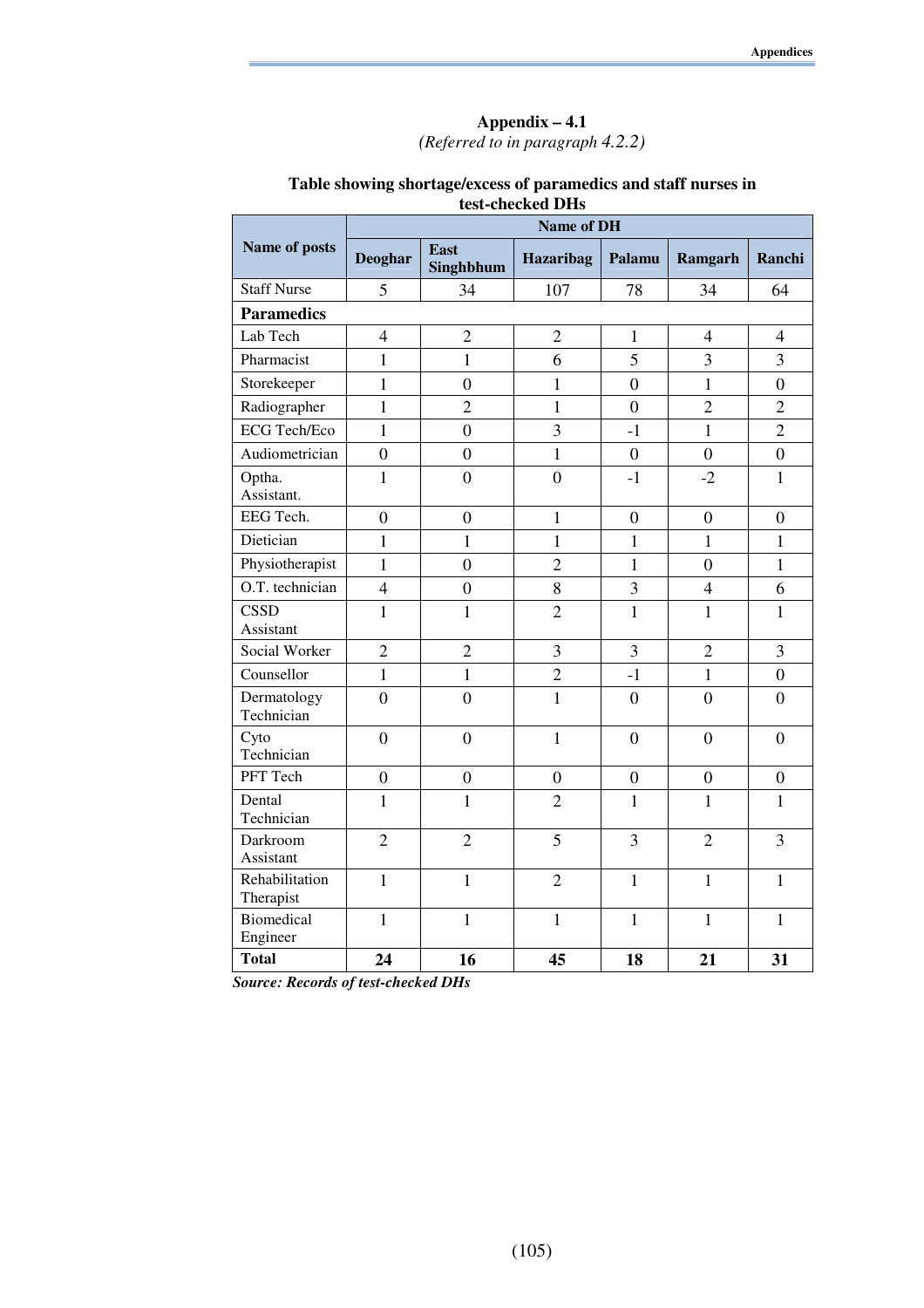### **Appendix 4.2**

*(Referred to in paragraph 4.11)* 

#### **Outcome Indicators**

| <b>Type</b>                           | <b>Quality Indicator</b>             | <b>Numerator</b>                                        | <b>Denominator</b>                                             |
|---------------------------------------|--------------------------------------|---------------------------------------------------------|----------------------------------------------------------------|
| Productivity of hospitals             | BOR (in per cent)                    | Total patient bed days in a month                       | Total number of functional beds x Number of<br>days in a month |
|                                       | C-section rate (in <i>per cent</i> ) | Total number of C-sections<br>conducted                 | Total number of deliveries                                     |
|                                       | <b>BTR</b>                           | Total number of discharges                              | Total number of functional beds                                |
| Efficiency of hospitals               | DR (in <i>per cent</i> )             | Total number of discharges                              | Total number of admissions                                     |
|                                       | ROR (in per cent)                    | Total number of cases referred to higher<br>facility    | Total number of admissions                                     |
| Clinical care capability of hospitals | $ALoS$ (in days)                     | Total patient bed days                                  | Total number of admissions                                     |
|                                       | AER (in per cent)                    | Total number of adverse events                          | Total number of admissions                                     |
|                                       | LAMA (in <i>per cent</i> )           | Total number of LAMA &<br>Absconding cases              | Total number of admissions                                     |
| Service quality of hospitals          | Patient satisfaction score           | Sum of average satisfaction score of<br>each respondent | Total number of respondents                                    |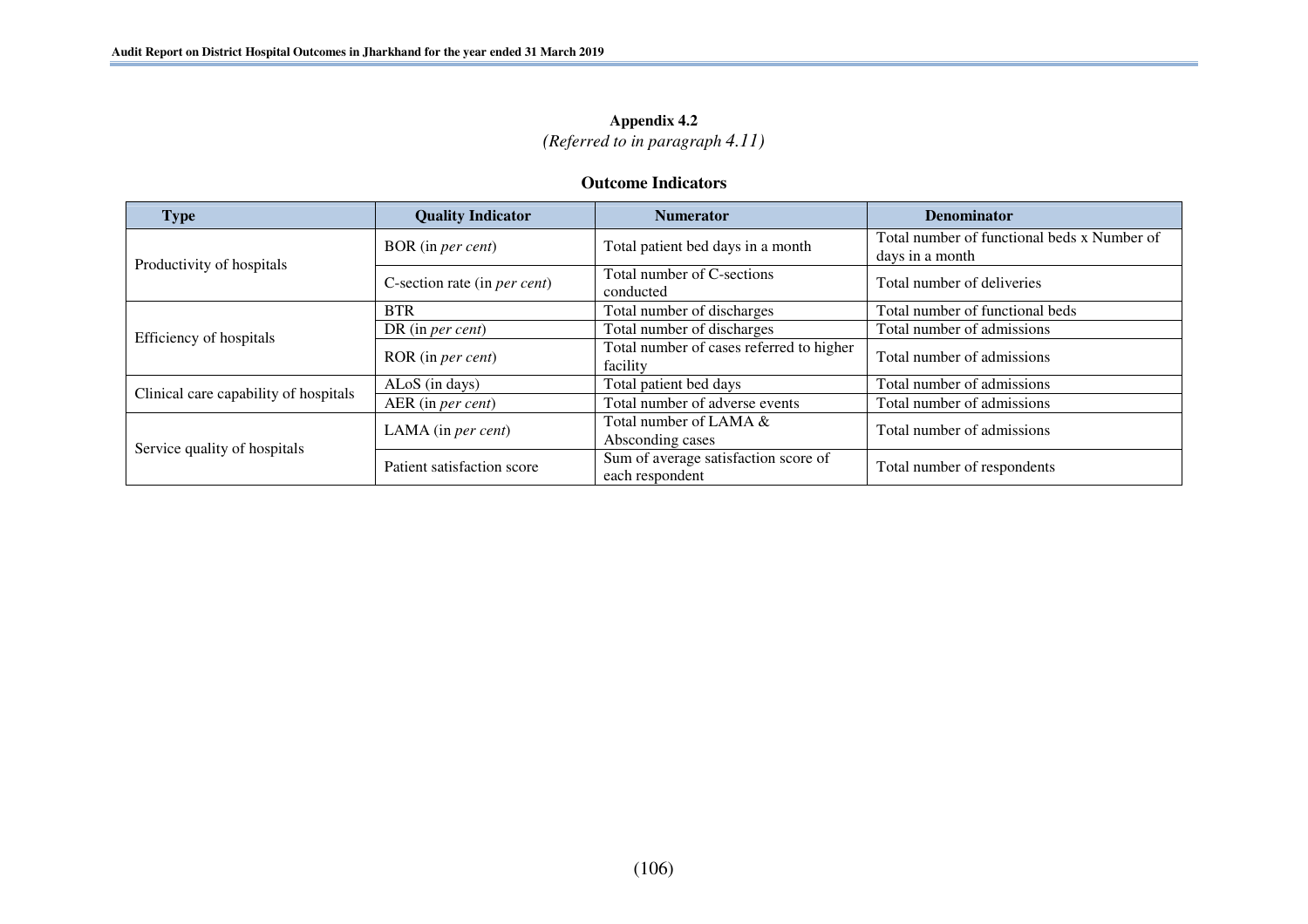**Appendix 4.3**  *(Referred to in paragraph 4.13)*  **Patient Satisfaction Score**

|                |                                                            | <b>East Singhbhum</b> |                   |                   |                  |          | Hazaribag         |                   |                  |          | Ranchi            |                              |                  |  |
|----------------|------------------------------------------------------------|-----------------------|-------------------|-------------------|------------------|----------|-------------------|-------------------|------------------|----------|-------------------|------------------------------|------------------|--|
| <b>Service</b> | <b>Question</b>                                            | Poor                  | Satis-<br>factory | Good/Very<br>Good | <b>Excellent</b> | Poor     | Satis-<br>factory | Good/Very<br>Good | <b>Excellent</b> | Poor     | Satis-<br>factory | Good/<br><b>Very</b><br>Good | <b>Excellent</b> |  |
| <b>IPD</b>     | Waiting time at Registration counter                       | $\overline{0}$        | 5                 | 26                | $\Omega$         | h.       | 3                 | 3                 | 13               | $\theta$ | $\Omega$          |                              | $\mathbf{3}$     |  |
|                | Cleanliness of ward                                        | $\overline{0}$        | 5                 | 21                | $\overline{5}$   |          | 9                 | 14                |                  | $\Omega$ | $\Omega$          | $\mathbf{r}$                 | 3                |  |
|                | Cleanliness of bedsheet/ pillow cover                      | $\overline{0}$        | h                 | 20                |                  |          |                   | 5                 | $\bigcap$        | $\Omega$ | $\overline{2}$    | 8                            | $\theta$         |  |
|                | Attention of Doctors on regular basis                      | $\overline{0}$        |                   | 21                | 6                | $\sim$   | 11                | 8                 |                  | $\Omega$ | 0                 | $\overline{2}$               | 8                |  |
|                | Overall satisfaction on your treatment                     | $\theta$              | $\mathfrak{D}$    | 29                | $\Omega$         |          | -1.1              | 8                 | $\mathfrak{D}$   | $\Omega$ | $\Omega$          | 9                            |                  |  |
| <b>OPD</b>     | Waiting time at Registration counter                       | 2                     |                   | 17                | 10               |          | 4                 | 5                 | 12               | $\theta$ |                   | 6                            |                  |  |
|                | Cleanliness of OPD, bathroom & toilet                      |                       | $\overline{c}$    | 16                | 11               |          | 16                | 8                 |                  | $\Omega$ | $\Omega$          | $\overline{ }$               | $\mathbf{8}$     |  |
|                | Attitude and communication skill of<br>Doctors             |                       | 3                 | 18                | 8                | $\Omega$ | 8                 | 17                | 0                | $\Omega$ |                   | 9                            |                  |  |
|                | investigation<br>&<br>for<br>Time<br>taken<br>consultation | $\overline{2}$        | 3                 | 18                |                  | $\sim$   | 3                 | 8                 | 12               | $\Omega$ | $\Omega$          | 13                           | $\bigcirc$       |  |
|                | Readiness/Promptness at the medicine<br>counter            | $\overline{2}$        | 3                 | 19                | 6                |          | 10                | 12                | $\bigcap$        | $\theta$ |                   | 14                           | $\theta$         |  |

*(Source: Test-checked DHs*)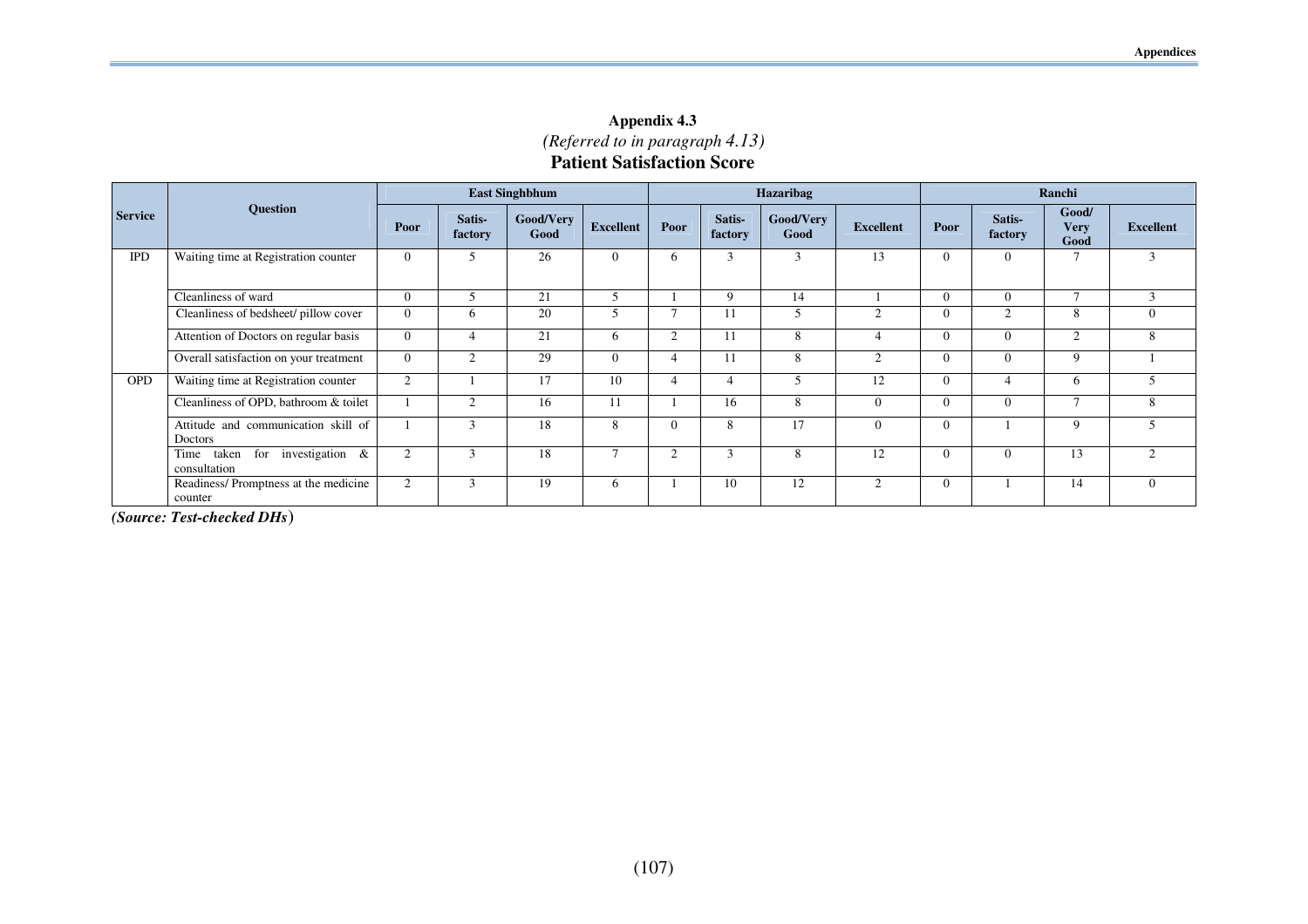#### **Appendix – 5.1**

*( Referred to in paragraph 5.4.3)* 

#### **Administration of zero dose vaccines to new born babies in test-checked cases during sampled month (May-2018)**

| <b>District</b> | <b>Total delivery</b> | <b>BCG</b> | <b>OPV</b> | <b>Hepatitis-B</b> | Vit-K | <b>Remarks</b>  |
|-----------------|-----------------------|------------|------------|--------------------|-------|-----------------|
| Deoghar         | 102                   | 80         | 101        | 101                | 101   | $IUD-01$        |
| E. Singhbhum    | 24                    | 23         | 23         | 23                 | 23    | I (still birth) |
| Hazaribag       | 151                   |            |            |                    | 74    | 03 IUD          |
| Palamu          | 78                    | 54         | 54         | 53                 | 73    | 2 (Still birth) |
| Ramgarh         | 69                    | 15         |            |                    | 37    |                 |
| <b>Total</b>    | 424                   | 172        | 193        | 192                | 308   |                 |
| Percentage      |                       | 41         | 46         | 45                 | 73    |                 |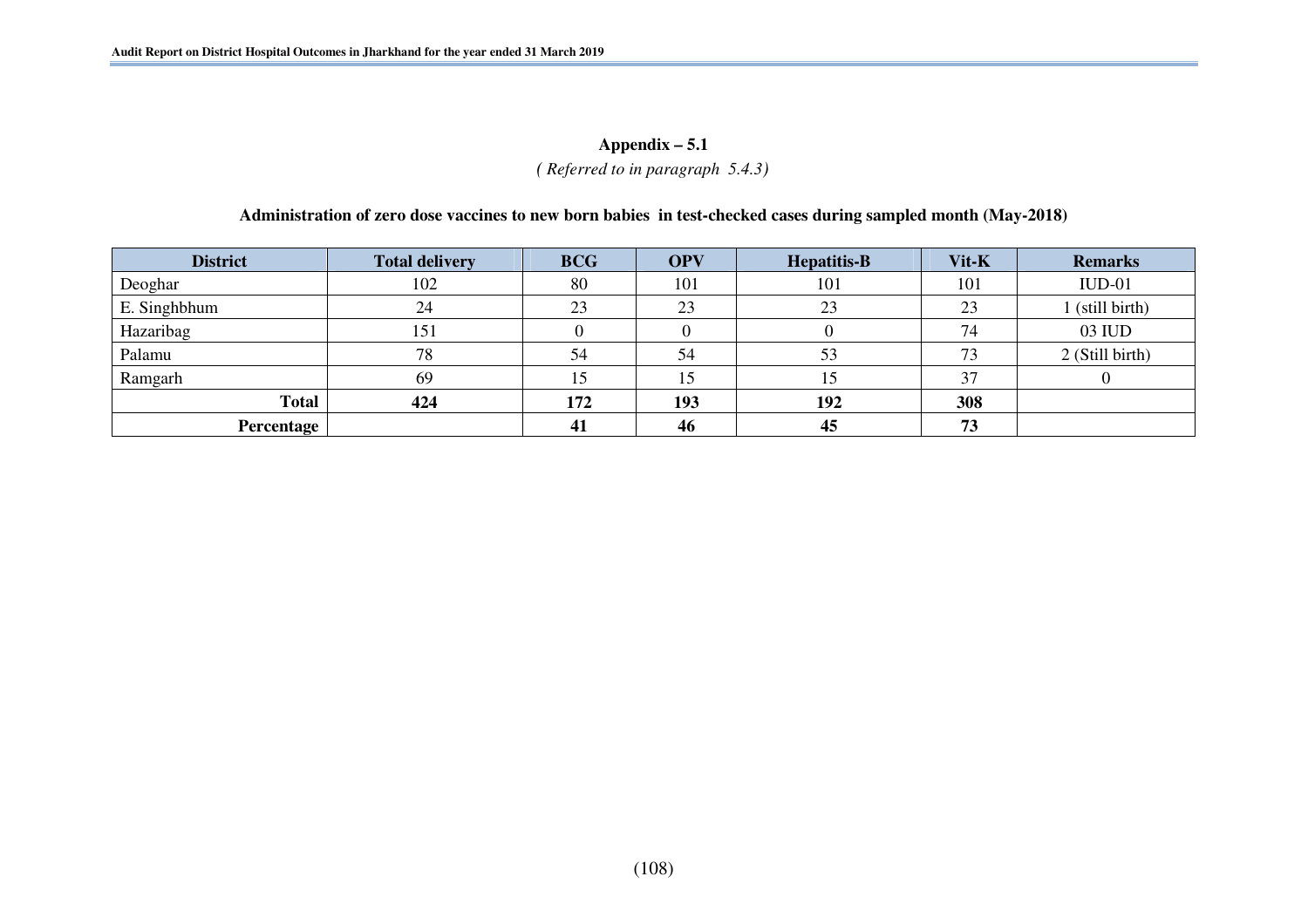**Appendix 6.1**  *(Referred to in paragraph* **6.5.1) Availability of linen** 

|                |                                      |                                      | <b>Name of DHs</b><br><b>Required numbers as</b><br>(quantity available)<br>per IPHS |                                    |                                            |                           |                          |                             |                            |  |
|----------------|--------------------------------------|--------------------------------------|--------------------------------------------------------------------------------------|------------------------------------|--------------------------------------------|---------------------------|--------------------------|-----------------------------|----------------------------|--|
| Sl. No.        | <b>Name of linen article</b>         | for<br>101-200<br>bedded<br>hospital | for<br>201-300<br>bedded<br>hospital                                                 | <b>Deoghar</b><br>(100)<br>bedded) | East<br>Singhbhum<br>$(100 \text{bedded})$ | Hazaribag (250<br>bedded) | Palamu<br>$(200$ bedded) | Ramgarh<br>(100)<br>bedded) | Ranchi<br>(200)<br>bedded) |  |
| 1              | <b>Bedsheets</b>                     | 800                                  | 1200                                                                                 | 4095                               | 700                                        | 2037                      | 1277                     | 453                         | 913                        |  |
| $\mathfrak{2}$ | Bedspreads                           | 1200                                 | 1800                                                                                 | $\theta$                           | $\Omega$                                   | $\Omega$                  | $\Omega$                 | $\Omega$                    | $\Omega$                   |  |
| $\overline{3}$ | <b>Blankets</b>                      | 50                                   | 100                                                                                  | 107                                | 106                                        | 254                       | 73                       | 273                         | 194                        |  |
| $\overline{4}$ | Patna towels                         | 300                                  | 1000                                                                                 | $\overline{2}$                     | $\mathbf{0}$                               | 53                        | $\overline{0}$           | 619                         | 163                        |  |
| 5              | Table cloth                          | 60                                   | 75                                                                                   | 8                                  | $\theta$                                   | $\overline{2}$            | $\overline{0}$           | $\overline{0}$              | $\theta$                   |  |
| 6              | Draw sheet                           | 100                                  | 150                                                                                  | $\boldsymbol{0}$                   | 80                                         | $\overline{0}$            | $\overline{0}$           | 20                          | 10                         |  |
| $\tau$         | Overcoat                             | 60                                   | 90                                                                                   | 3                                  | $\boldsymbol{0}$                           | $\boldsymbol{0}$          | $\boldsymbol{0}$         | 30                          | 32                         |  |
| 8              | OT coat                              | 250                                  | 400                                                                                  | 21                                 | $\overline{0}$                             | 32                        | $\overline{0}$           | 25                          | $\overline{0}$             |  |
| 9              | Patients house coat<br>(for female)  | 600                                  | 900                                                                                  | $\mathbf{0}$                       | 110                                        | $\mathbf{0}$              | $\boldsymbol{0}$         | 10                          | 16                         |  |
| 10             | Patients Pyjama/ Shirt (for<br>male) | 300                                  | 400                                                                                  | 10                                 | $\theta$                                   | 5                         | $\boldsymbol{0}$         | $\Omega$                    | 61                         |  |
| 11             | Over shoes pair                      | 80                                   | 100                                                                                  | $\boldsymbol{0}$                   | $\Omega$                                   | $\overline{0}$            | $\overline{0}$           | $\Omega$                    | $\overline{0}$             |  |
| 12             | Pillows                              | 300                                  | 450                                                                                  | 11                                 | 50                                         | 13                        | 14                       | 104                         | 166                        |  |
| 13             | Pillows covers                       | 600                                  | 900                                                                                  | 8                                  | 702                                        | 26                        | 14                       | 133                         | 298                        |  |
| 14             | Mattress (foam) Adult                | 200                                  | 300                                                                                  | 123                                | 44                                         | 183                       | $\boldsymbol{0}$         | $\boldsymbol{0}$            | 227                        |  |
| 15             | <b>Paediatric Mattress</b>           | 20                                   | 40                                                                                   | 12                                 |                                            | $\boldsymbol{0}$          | $\overline{0}$           | $\theta$                    | 2                          |  |
| 16             | Abdominal sheets for OT              | 150                                  | 200                                                                                  | 11                                 | $\boldsymbol{0}$                           | $\overline{0}$            | $\overline{0}$           | 100                         | 335                        |  |
| 17             | Perineal sheets for OT               | 150                                  | 200                                                                                  | $\boldsymbol{0}$                   | $\boldsymbol{0}$                           | $\boldsymbol{0}$          | $\boldsymbol{0}$         | $\Omega$                    | 10                         |  |
| 18             | Leggings (in pairs)                  | 100                                  | 150                                                                                  | $\boldsymbol{0}$                   | $\overline{4}$                             | $\overline{0}$            | $\boldsymbol{0}$         | $\overline{0}$              | $\overline{0}$             |  |
| 19             | Mortuary sheet                       | 50                                   | 70                                                                                   | $\boldsymbol{0}$                   | $\boldsymbol{0}$                           | $\boldsymbol{0}$          | $\boldsymbol{0}$         | $\boldsymbol{0}$            | $\overline{0}$             |  |
| 20             | Mats (Nylon)                         | 100                                  | 200                                                                                  | $\overline{0}$                     | $\boldsymbol{0}$                           | $\overline{0}$            | $\boldsymbol{0}$         | $\theta$                    | $\mathbf{1}$               |  |
| 21             | Mackintosh sheet<br>(in meters)      | 200                                  | 300                                                                                  | 13                                 | 8                                          | 50                        | $\boldsymbol{0}$         | 200                         | 37                         |  |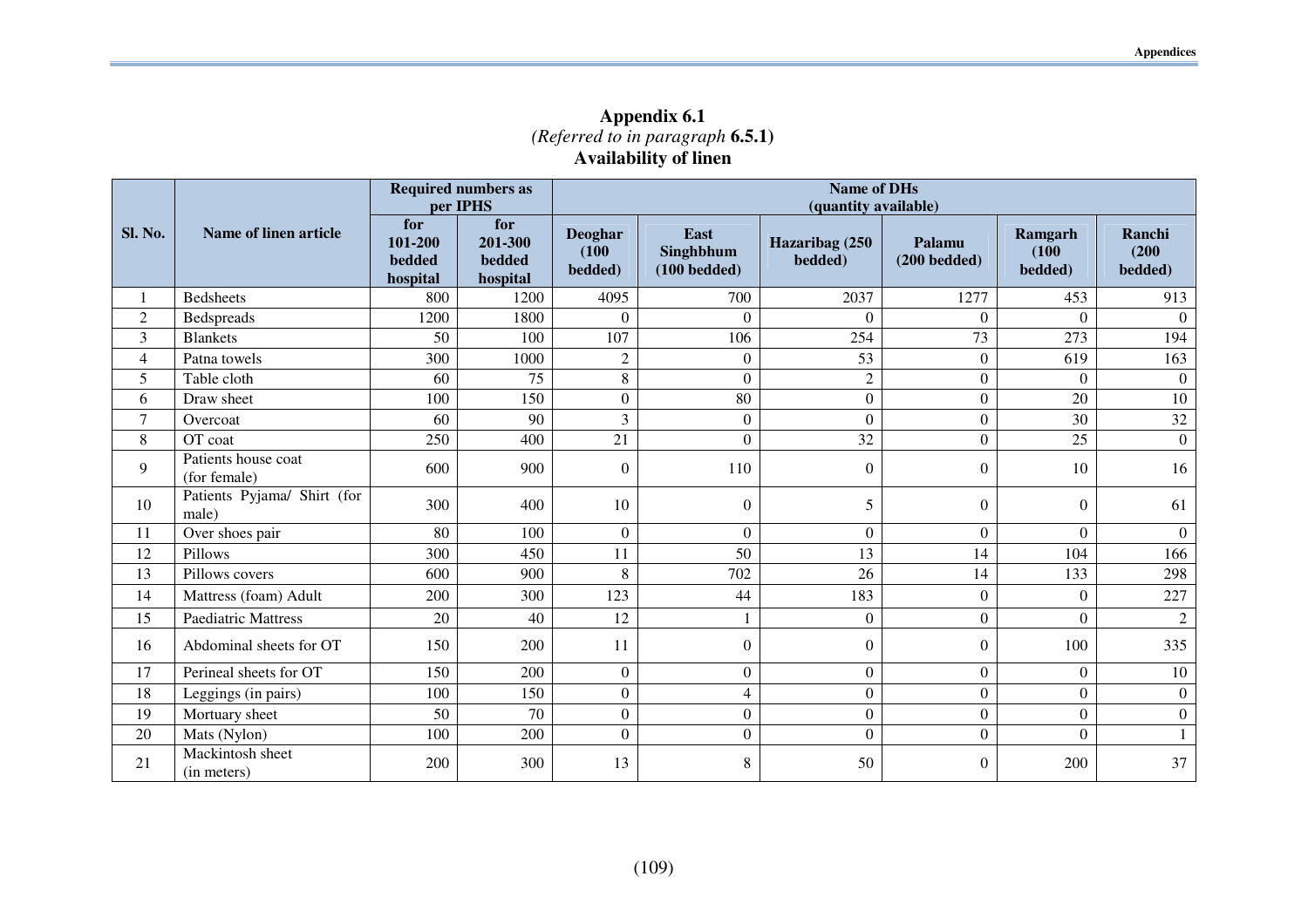| Appendix 6.2                                            |
|---------------------------------------------------------|
| ( <i>Referred to in paragraph</i> $6.5.2$ )             |
| Availability of linen in excess/shortage of requirement |

| SI.            | Name of          | per IPHS                                    | <b>Required numbers as</b>           |                                    | Name of DHs                                      |                                                   |                                              |                                      |                                              |                            |                                                 |                             |                                                  |                            |                                                  |  |
|----------------|------------------|---------------------------------------------|--------------------------------------|------------------------------------|--------------------------------------------------|---------------------------------------------------|----------------------------------------------|--------------------------------------|----------------------------------------------|----------------------------|-------------------------------------------------|-----------------------------|--------------------------------------------------|----------------------------|--------------------------------------------------|--|
| N <sub>o</sub> | linen<br>article | for<br>101-200<br><b>bedded</b><br>hospital | for<br>201-300<br>bedded<br>hospital | <b>Deoghar</b><br>(100)<br>bedded) | Excess/<br>shortage<br>(in)<br><i>per cent</i> ) | <b>East</b><br>Singhbhum<br>$(100 \text{bedded})$ | Excess/<br>shortage (in<br><i>per cent</i> ) | <b>Hazaribag</b><br>(250)<br>bedded) | Excess/<br>shortage (in<br><i>per cent</i> ) | Palamu<br>(200)<br>bedded) | Excess/<br>shortage<br>(in<br><i>per cent</i> ) | Ramgarh<br>(100)<br>bedded) | Excess/<br>shortage<br>(in)<br><i>per cent</i> ) | Ranchi<br>(200)<br>bedded) | Excess/<br>shortage<br>(in)<br><i>per cent</i> ) |  |
|                | Bedsheet         | 800                                         | 1200                                 | 4095                               | 3295<br>(412)                                    | 700                                               | $-100$<br>(13)                               | 2037                                 | 837<br>(70)                                  | 1277                       | 477<br>(60)                                     | 453                         | $-347$<br>(43)                                   | 913                        | 113<br>(14)                                      |  |
|                | <b>Blankets</b>  | 50                                          | 100                                  | 107                                | 57<br>(114)                                      | 106                                               | 56<br>(112)                                  | 254                                  | 154<br>(154)                                 | 73                         | 23<br>(46)                                      | 273                         | 223<br>(446)                                     | 194                        | 144<br>(288)                                     |  |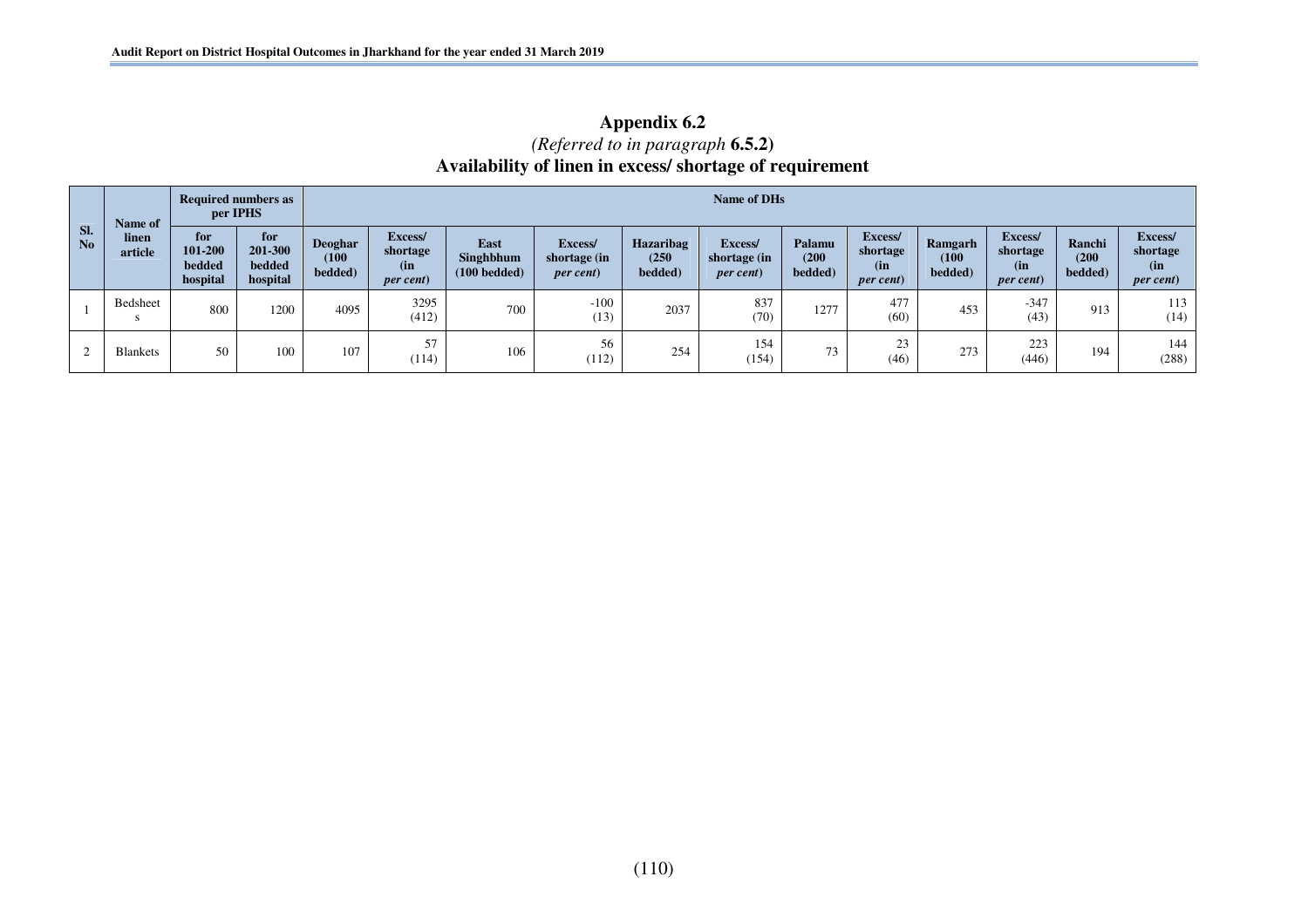**Appendix – 7.1**  *(Referred to in paragraph 7.4)* 

### **Storage of drugs**

| Sl. No. | <b>Parameters</b>                                    | Deoghar        | <b>East Singhbhum</b> | Hazaribag      | Palamu         | Ramgarh        | Ranchi         |
|---------|------------------------------------------------------|----------------|-----------------------|----------------|----------------|----------------|----------------|
|         | Air-conditioned pharmacy                             | N <sub>0</sub> | Yes                   | N <sub>o</sub> | N <sub>0</sub> | N <sub>o</sub> | N <sub>o</sub> |
| 2       | Labelled shelves/racks                               | N <sub>o</sub> | Yes                   | N <sub>o</sub> | Yes            | N <sub>o</sub> | No             |
| 3       | Away from water and heat                             | <b>Yes</b>     | Yes                   | Yes            | <b>Yes</b>     | <b>Yes</b>     | N <sub>o</sub> |
| 4       | Drugs stored above the floor                         | Partially      | <b>Yes</b>            | Partially      | Yes            | Partially      | No             |
| 5       | 24-hour temperature recording of cold storage area   | Yes            | Yes                   | Yes            | N <sub>0</sub> | N <sub>o</sub> | Partially      |
| 6       | Drugs stored away from walls                         | Partially      | Yes                   | Yes            | Yes            | Yes            | Yes            |
| 7       | Display instructions for storage of vaccines         | Yes            | <b>Yes</b>            | Yes            | Yes            | No             | Partially      |
| 8       | Functional temperature monitoring device in freezers | Yes            | <b>Yes</b>            | Yes            | <b>Yes</b>     | N <sub>o</sub> | Yes            |
| 9       | Maintenance of temperature chart of deep freezers    | Yes            | Yes                   | Yes            | <b>Yes</b>     | No             | Yes            |
| 10      | Drugs kept under lock and key                        | Yes            | Yes                   | <b>Yes</b>     | N <sub>0</sub> | <b>NA</b>      | Yes            |
| 11      | Poisons kept in a locked cupboard                    | Yes            | <b>NA</b>             | Yes            | NA             | <b>NA</b>      | N <sub>o</sub> |
| 12      | Expired drugs stored separately                      | Yes            | Yes                   | Partially      | <b>Yes</b>     | <b>Yes</b>     | Yes            |
|         | (Source: Test-checked hospitals)                     |                |                       |                |                |                |                |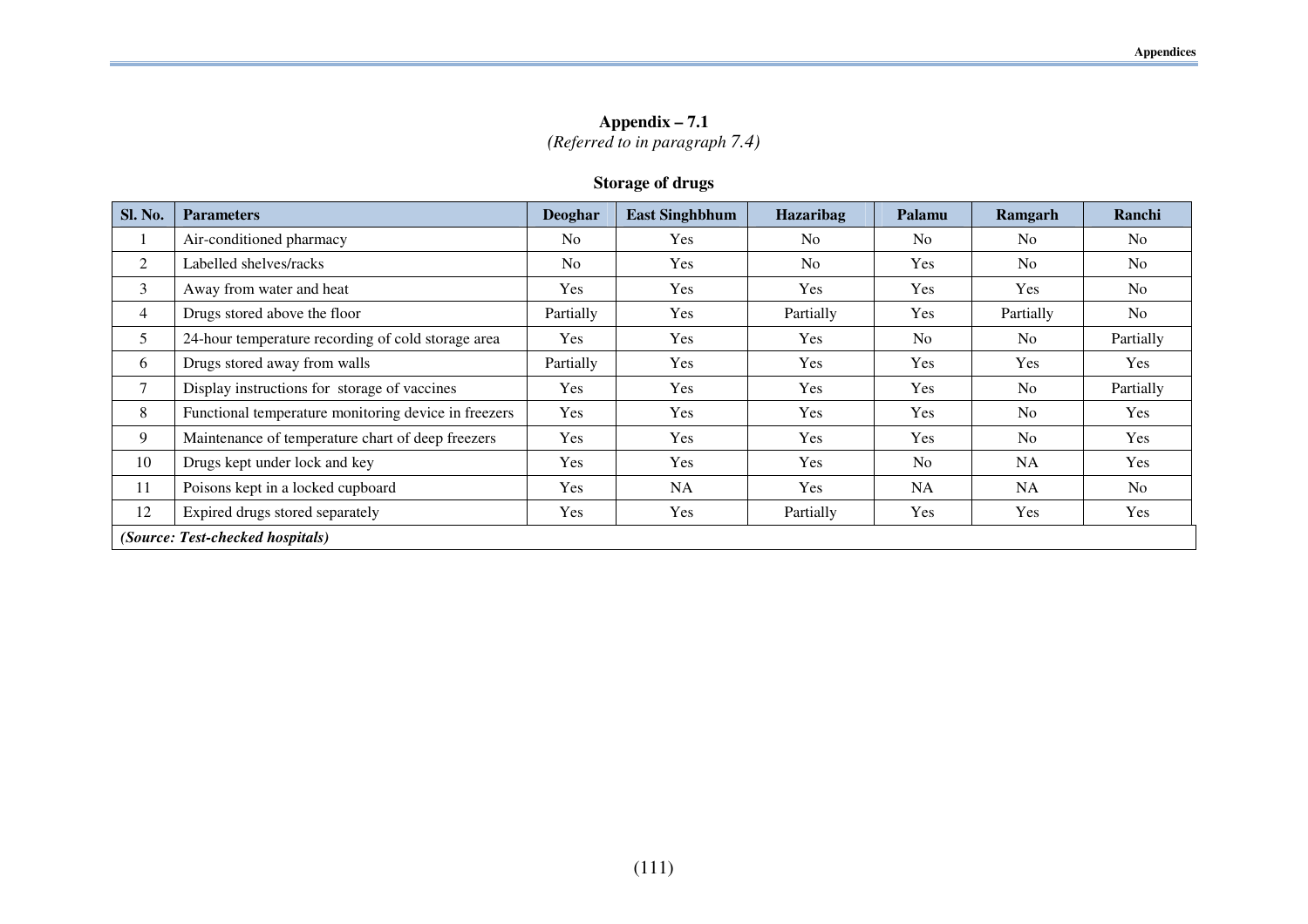## **Appendix – 8.1**  *(Referred to in paragraph 8.2.1)*

#### **Physical and financial achievement of test-checked infrastructure works**

| SI.<br>No.     | <b>Scheme Name</b>                                                             | <b>District</b> | <b>AA Cost/</b><br><b>TS</b> value<br>( ₹ in<br>crore) | Agreement<br>amount (in<br>crore) | <b>Agreement</b><br>date | <b>Scheduled</b><br>date of<br>completion | <b>Total</b><br>expenditure<br>(in crore) | <b>Project</b><br>progress<br>status | Hand<br>over<br>status | <b>Remarks</b>                                                                      |
|----------------|--------------------------------------------------------------------------------|-----------------|--------------------------------------------------------|-----------------------------------|--------------------------|-------------------------------------------|-------------------------------------------|--------------------------------------|------------------------|-------------------------------------------------------------------------------------|
|                | 10 Bedded Burn Unit                                                            | Deoghar         | 1.35                                                   | 1.40                              | 12/6/2015                | 12/5/2016                                 | 0.19                                      | Completed                            | Handed<br>over         | Handed over by Civil Surgeon,<br>Deoghar (Letter No.1568 dated<br>$03-08-2018$      |
| 2              | 10 Bedded Burn Unit at<br>Sadar Hospital campus                                | Hazaribag       | 1.35                                                   |                                   |                          |                                           |                                           | <b>Dropped</b>                       |                        | Dropped in the Departmental<br>Meeting on 23-01-2016                                |
| 3              | 10 Bedded Burn Unit,<br>Palamu                                                 | Palamu          | 1.35                                                   |                                   |                          |                                           |                                           | <b>Dropped</b>                       |                        | Dropped. Land not made<br>available by the Civil Surgeon.                           |
| $\overline{4}$ | 10 Bedded Burn Unit at<br>Sadar Hospital campus                                | Ramgarh         | 1.35                                                   | 1.40                              | 28/4/2015                | 27/3/2016                                 | 0.51                                      | Completed                            | Handed<br>over         | Handed over.                                                                        |
| 5              | Residual work in of 500<br>Bedded Sadar Hospital,<br>Ranchi                    | Ranchi          | 6.09                                                   | 6.31                              | 14/6/2017                | 13/10/2017                                | 5.44                                      | Completed                            | Handed<br>over         | Handed over (Ward Building)<br>except testing of DG & 2 Nos.<br>of UPS              |
| 6              | Remaining work of 500<br><b>Bedded Sadar Hospital</b><br>(with Ward) at Ranchi | Ranchi          | 167.57                                                 | 179.21                            | 28/11/2017               | 27/2/2019                                 | 52.63                                     | Work in<br>progress                  |                        |                                                                                     |
| $\tau$         | Construction of Ware-<br>house, Sadar, Ranchi                                  | Ranchi          | 1.98                                                   | 1.71                              | 2/2/2016                 | 1/1/2017                                  | 1.04                                      | Completed                            |                        | All works completed. Agency<br>has been instructed to rectify<br>some minor issues. |
| 8              | <b>Construction of Blood</b><br>Bank with equipment,<br>Ranchi                 | Ranchi          | 1.75                                                   | 5.16                              | 22/10/2014               | 21/9/2016                                 | 1.01                                      | Completed                            | Handed<br>over         | Handed over on 27-03-2018<br>(vide letter No. 998)                                  |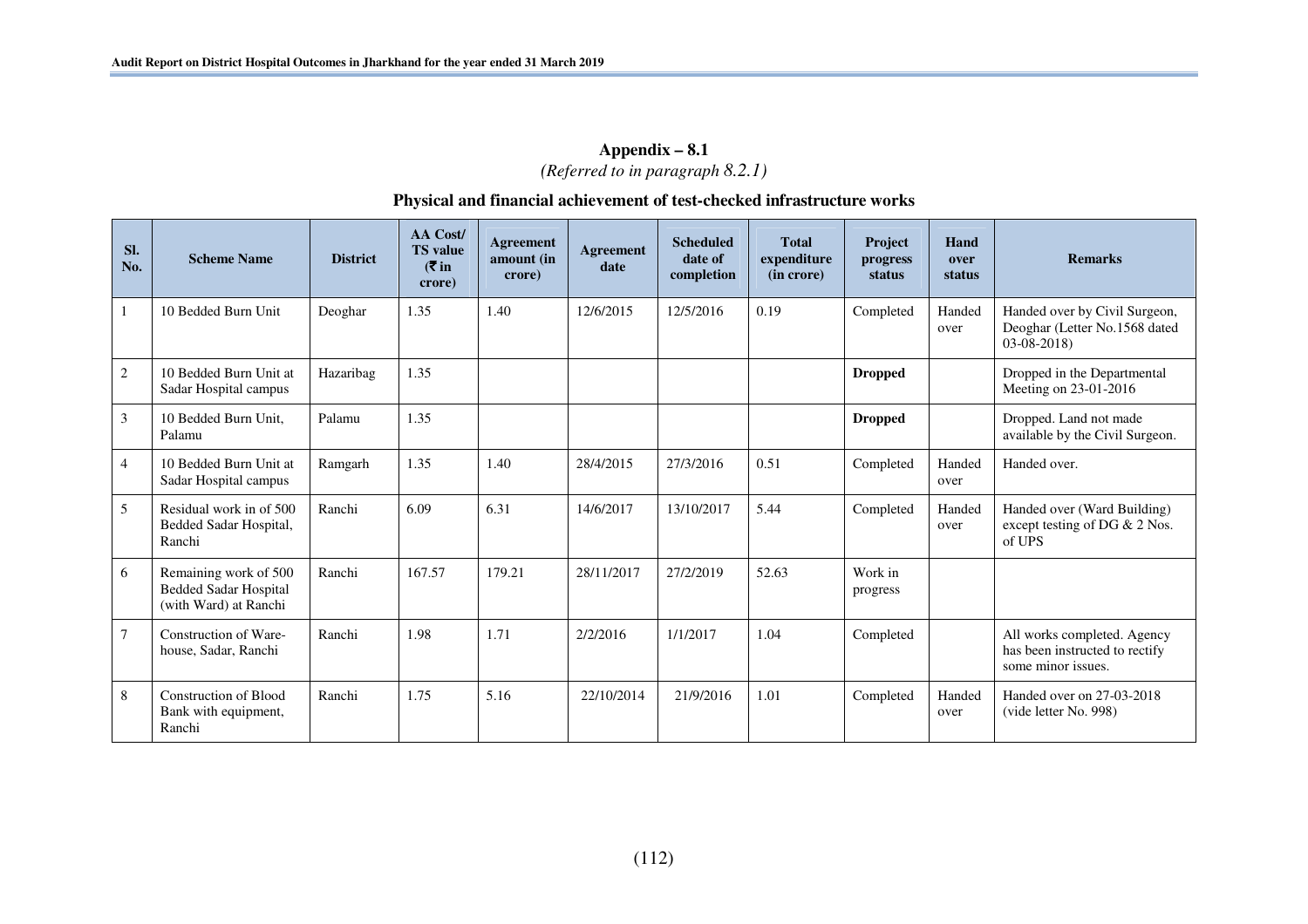| Sl.<br>No. | <b>Scheme Name</b>                                                                   | <b>District</b>   | AA Cost/<br><b>TS</b> value<br>$(5 \infty)$<br>crore) | Agreement<br>amount (in<br>crore) | <b>Agreement</b><br>date | <b>Scheduled</b><br>date of<br>completion | <b>Total</b><br>expenditure<br>(in crore) | <b>Project</b><br>progress<br>status | Hand<br>over<br>status | <b>Remarks</b>                                                                                                                                                                                                                                                                                                                                                                                                                                                                                                                                                                           |
|------------|--------------------------------------------------------------------------------------|-------------------|-------------------------------------------------------|-----------------------------------|--------------------------|-------------------------------------------|-------------------------------------------|--------------------------------------|------------------------|------------------------------------------------------------------------------------------------------------------------------------------------------------------------------------------------------------------------------------------------------------------------------------------------------------------------------------------------------------------------------------------------------------------------------------------------------------------------------------------------------------------------------------------------------------------------------------------|
| 9          | <b>Construction of Blood</b><br>Bank with equipment<br>Building, Sadar,<br>Lohardaga | Lohardaga         | 1.75                                                  |                                   |                          |                                           | 0.98                                      | Completed                            | Handed<br>over         | Handed over to DS, Sadar<br>Hospital, Lohardaga on<br>28-11-2016                                                                                                                                                                                                                                                                                                                                                                                                                                                                                                                         |
| 10         | <b>Construction of Blood</b><br>Bank Building with<br>equipment, Sadar,<br>Gumla     | Gumla             | 1.75                                                  |                                   |                          |                                           | 0.98                                      | Completed                            | Handed<br>over         | Handed over to DS, Sadar<br>Hospital, Gumla on 28-10-2016                                                                                                                                                                                                                                                                                                                                                                                                                                                                                                                                |
| 11         | B, C & D types quarters<br>at Sadar Hospital<br>Campus, Jamshedpur                   | East<br>Singhbhum | 3.00                                                  | 3.33                              | 30/10/2013               | 28/2/2015                                 | 3.72                                      | Completed                            | Handed<br>over         | ₹ 11.92 lakh needed for the<br>work. Deviation statement<br>given.                                                                                                                                                                                                                                                                                                                                                                                                                                                                                                                       |
| 12         | Upgradation of existing<br>Sadar Hospital for<br>Medical College at<br>Hazaribag     | Hazaribag         | 31.58                                                 | 26.91                             | 15/1/2019                | 3/12/2019                                 | 10.36                                     | Work in<br>progress                  |                        | (i) Boundary wall $(70\%)$ (ii)<br>Renovation of Eye ward (iii)<br>Female ward (90%) (iv) Trauma<br>Centre<br>renovation<br>work<br>completed (v) M. Bldg. - Plaster<br>work, Electrification work in<br>progress (vi) Maternity Bldg.<br>(second and third floor - all work<br>completed & Gas pipeline work<br>in progress (vii) Maternity Block<br>(Ground and First floor - 75%,<br>(viii) OPD Bldg. - 80 % work<br>completed (ix) Male ward - 80%<br>work completed and Bathroom<br>work in progress (x) External<br>Electrification work, Road work,<br>Drain work not started yet |